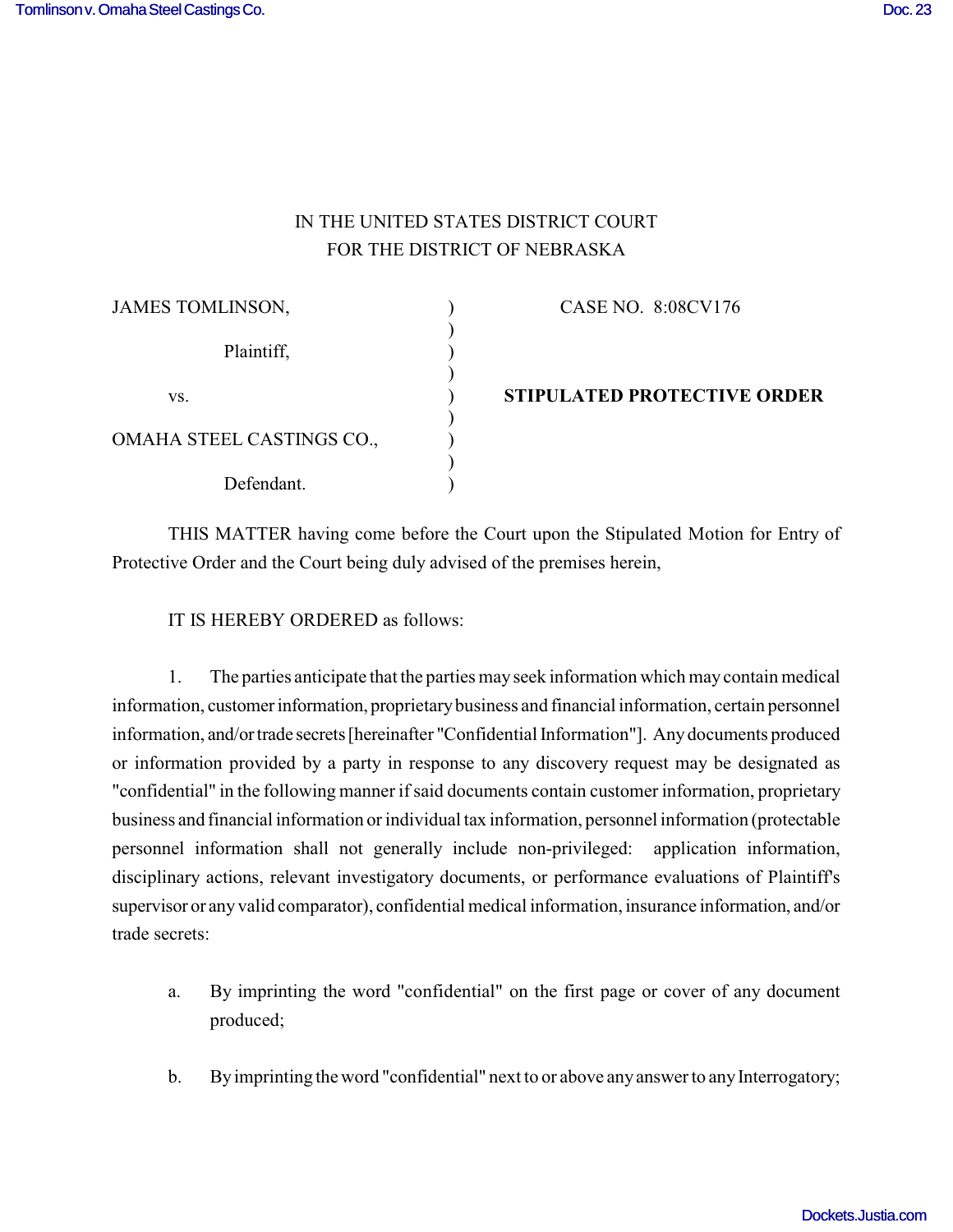- c. With respect to portions of a deposition transcript, by making arrangements with the attending court reporter to bind the confidential portion(s) of such transcripts separately and labeling them as "confidential;" and
- d. With respect to electronic information, by noting in a separate writing, or in answer to any discovery request or disclosure under Fed.R.Civ.P. 26, that such information is designated as "confidential."

2. To the extent feasible, certain personal identifying information such as Social Security numbers and account numbers may be redacted from documents so as not to require classifying documents which contain such information to be treated as Confidential.

3. All documents and information provided by a party through discovery designated as "confidential" by imprinting the word "Confidential" on the documents produced shall be subject to the following restrictions:

- a. They shall be used only for the purpose of this litigation and not for any business or other purposes whatsoever;
- b. They shall not be communicated or disclosed in any manner, either directly or indirectly, to anyone other than:
	- (1) The attorneys of record and persons employed by them;
	- (2) Outside experts who have, prior to disclosure, agreed in writing to be bound by the terms of this Protective Order as provided in sub-paragraph (d) hereof;
	- (3) The parties or their representatives, provided that confidential documents containing personally identifiable information about current or former employees of Defendant may not be disclosed without the prior consent of the Defendant or upon Court order;
	- (4) This Court and Court personnel; and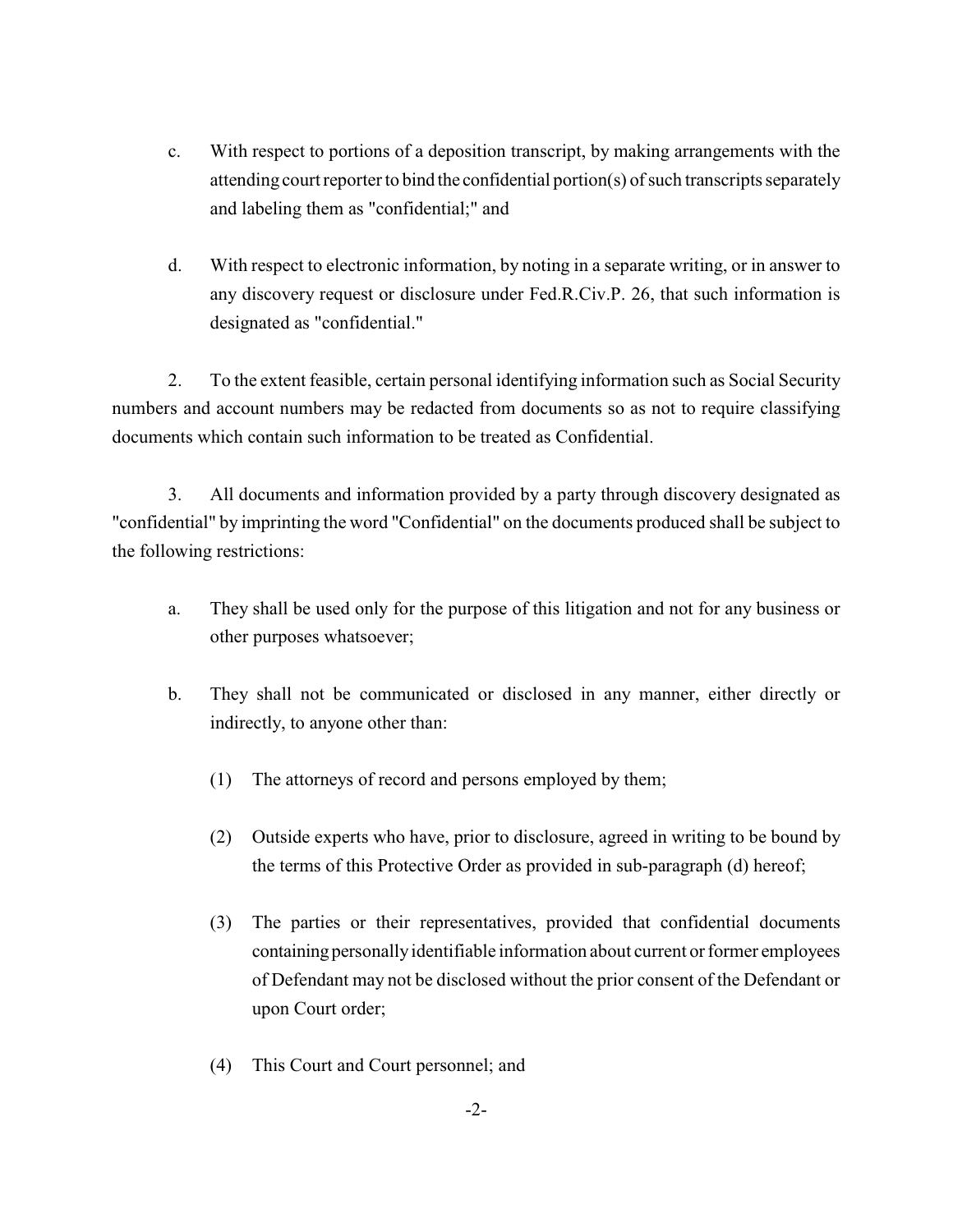- (5) Such other persons as the Court may specifically approve after notice and hearing.
- c. That all information designated as "Confidential Information" in whatever format shall be furnished only under the terms of this Protective Order and shall be treated by all persons to whom Confidential Information is disclosed and all persons accorded access pursuant to this Protective Order as constituting Confidential Information and shall neither be used nor disclosed except for the purpose of this litigation, and solely in accordance with this Protective Order or subsequent order of the Court.
- d. It is further ordered that this Confidential Information shall not be further disclosed to anyone except those categories of persons provided herein and who have signed a Nondisclosure Agreement and to whom disclosure is necessary for the purposes associated with this lawsuit. Counsel of record and other persons or entities retained to assist in this lawsuit who have signed a Nondisclosure Agreement shall appropriately notify such persons or entities that the disclosure is made in confidence and must be kept in confidence in accordance with this Protective Order.
- e. Individuals authorized to review Confidential Information pursuant to this Protective Order shall hold such information in the strictest confidence and shall not divulge the information, either verbally or in writing, to any other person, entity or government agency unless authorized by Defendant or order of the Court.
- f. No access to Confidential Information shall be provided to any individual until the individual to be accorded access has signed a Nondisclosure Agreement in the form attached as Exhibit "A", attached hereto, certifying that they have read this Protective Order and agree to be bound by its terms and such executed Nondisclosure Agreement has been provided to defense counsel.
- g. In the event Defendant learns of information which causes it to have a good faith concern that a signatory to a Nondisclosure Agreement is employed by or affiliated with any business or enterprise that is a competitor of Defendant or otherwise poses a threat that disclosure of Confidential Information to the signatory will create a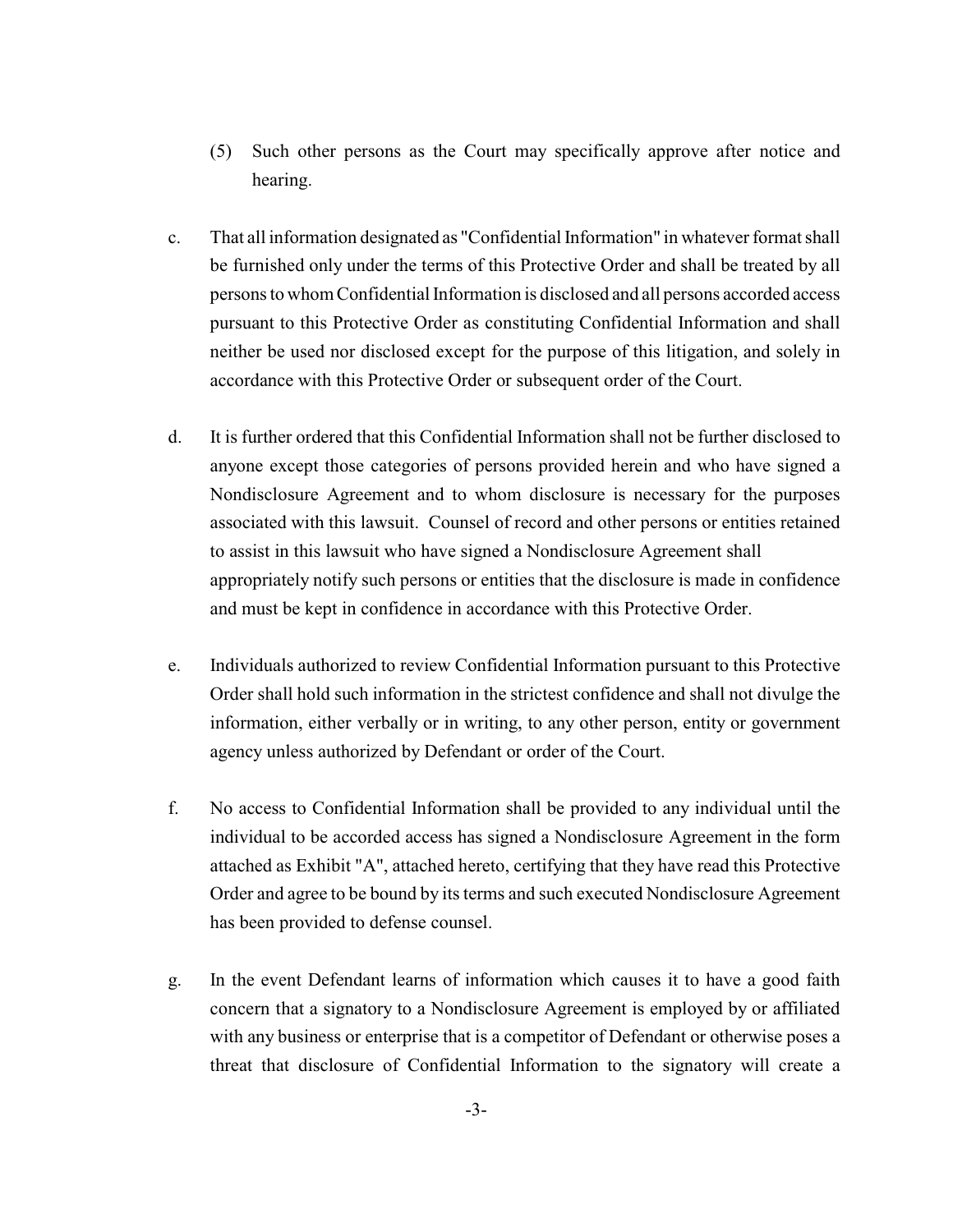reasonable risk that the information could be used in a manner that could harm Defendant's business interests, Defendant may file an objection to disclosure of Confidential Information to such signatory with the Court. In such an event, no Confidential Information will be provided to such signatory until the Court determines whether disclosure will be permitted.

- h. Before trial, counsel for the parties shall agree to the appropriate means to protect the confidentiality of the information that counsel desire to present to the Court or at trial. If counsel cannot reach an agreement, they shall apply to the Court for resolution of the issue.
- i. There shall be no reproduction whatsoever of any confidential documents or information, except that, as required in the course of this litigation, copies, excerpts or summaries may be shown or given to those persons authorized by this Protective Order to receive such documents or information.
- j. All documents, information identified as "confidential," including all copies, excerpts and summaries, must be retained in the custody of counsel during the pendency of this litigation.

4. Acceptance by a party of any information, document or thing identified as "confidential" hereunder shall not constitute a concession that the information, document or thing is confidential. If, subsequent to the acceptance of information or documents identified as confidential, a party wishes this Court to rule upon the other party's claim of confidentiality, that party may move this Court for such determination. In the resolution of such motion, the burden of establishing the confidentiality of the information or document shall be on the party who made the claim of confidentiality. However, materials designated as confidential shall be treated as such pending resolution of the motion by the Court. Nothing herein shall preclude either party from challenging in court the confidential status of any document.

5. In the event that a party shall desire to provide access to information or documents identified as "confidential" hereunder to any person or category of persons not identified above, it shall move this Court for an order that such a person or category of persons may be given access to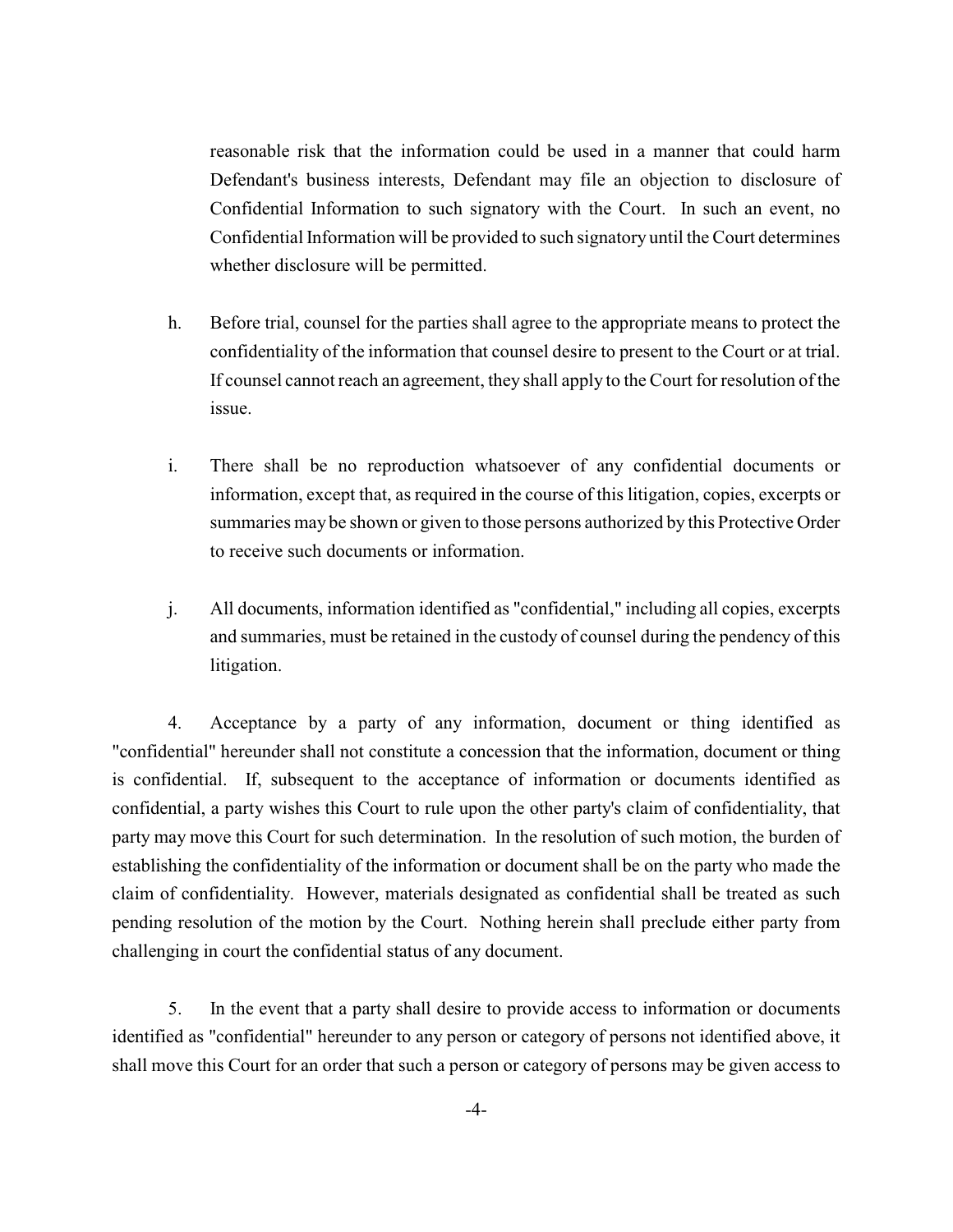the information. In the event that the motion is granted, such person or category of persons may have access to the information, provided that such person or persons have agreed in writing before such access is given to be bound by the terms of this Protective Order, or other conditions as the Court may order.

6. Upon final termination of this action, including all appeals, all confidential documents, and any other confidential information, provided in discovery, including any copies, excerpts, or summaries thereof that have been prepared by the parties, their counsel, and other persons or entities retained to assist either of the parties in this litigation, shall be returned to disclosing counsel. No copies shall be retained by a non-disclosing party's counsel or other individuals retained to assist them in this litigation. Counsel shall keep an accurate record of all copies, excerpts or summaries of Confidential Information made by counsel and any other person retained to assist in this litigation. The language contained in this paragraph shall not preclude counsel from retaining documents constituting attorney work product as defined by applicable law. In the event copies of Confidential Information provided in discovery, including any copies or excerpts or summaries thereof, contain counsel's work product, counsel shall obliterate its work product and return such documents to disclosing counsel in accordance with the provisions of this paragraph.

#### **DATED September 19, 2008.**

#### **BY THE COURT:**

**s/ F.A. Gossett United States Magistrate Judge**

Approved as to Form and Content:

s/ Robert F. Rossiter, Jr. s/ Patrick A. McCormick FRASER STRYKER PC LLO<br>
Omaha, Nebraska 68102 500 Energy Plaza (402) 498-2777 409 South 17 Street Attorney for Plaintiff Omaha, Nebraska 68102-2663 (402) 341-6000 Attorneys for Defendant

Robert F. Rossiter, Jr. #16650 Patrick A. McCormick #22450 Sherman P. Willis #23114 319 South 17th Street, Suite 700